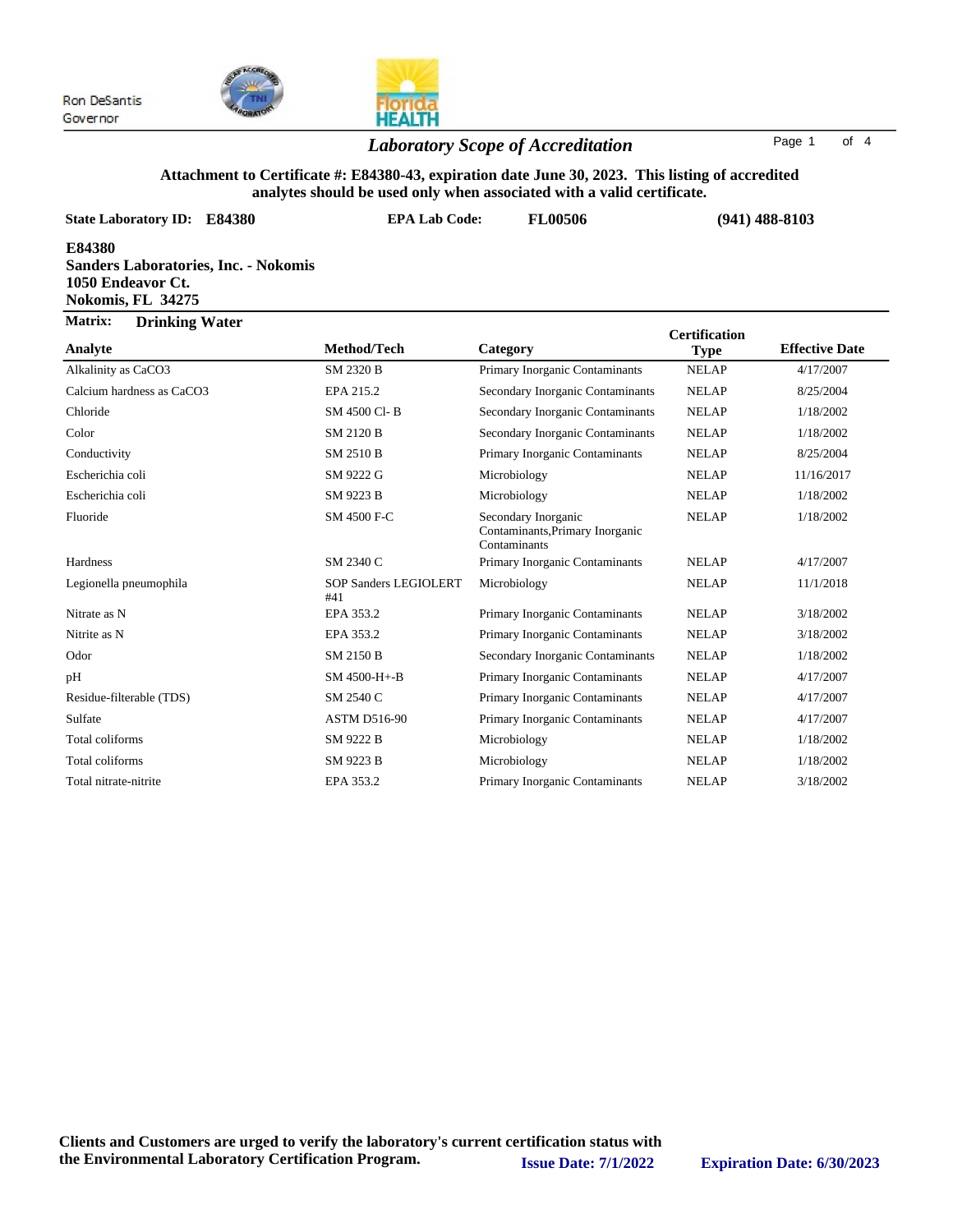



# *Laboratory Scope of Accreditation* Page <sup>2</sup> of <sup>4</sup>

#### **Attachment to Certificate #: E84380-43, expiration date June 30, 2023. This listing of accredited analytes should be used only when associated with a valid certificate.**

| <b>State Laboratory ID:</b><br><b>E84380</b>                                             | <b>EPA Lab Code:</b>      | <b>FL00506</b>    | $(941)$ 488-8103     |                       |
|------------------------------------------------------------------------------------------|---------------------------|-------------------|----------------------|-----------------------|
| E84380<br>Sanders Laboratories, Inc. - Nokomis<br>1050 Endeavor Ct.<br>Nokomis, FL 34275 |                           |                   |                      |                       |
| Matrix:<br><b>Non-Potable Water</b>                                                      |                           |                   | <b>Certification</b> |                       |
| Analyte                                                                                  | Method/Tech               | Category          | <b>Type</b>          | <b>Effective Date</b> |
| Alkalinity as CaCO3                                                                      | SM 2320 B                 | General Chemistry | <b>NELAP</b>         | 4/17/2007             |
| Ammonia as N                                                                             | EPA 350.1                 | General Chemistry | <b>NELAP</b>         | 3/17/2008             |
| Biochemical oxygen demand                                                                | SM 5210 B                 | General Chemistry | <b>NELAP</b>         | 4/17/2007             |
| Carbonaceous BOD (CBOD)                                                                  | SM 5210 B                 | General Chemistry | <b>NELAP</b>         | 1/18/2002             |
| Chloride                                                                                 | SM 4500-Cl <sup>-</sup> E | General Chemistry | <b>NELAP</b>         | 3/17/2008             |
| Chlorophylls                                                                             | <b>EPA 445</b>            | General Chemistry | <b>NELAP</b>         | 11/1/2018             |
| Chlorophylls                                                                             | SM 10200 H                | General Chemistry | <b>NELAP</b>         | 1/18/2002             |
| Color                                                                                    | <b>SM 2120 B</b>          | General Chemistry | <b>NELAP</b>         | 3/18/2002             |
| Conductivity                                                                             | SM 2510 B                 | General Chemistry | <b>NELAP</b>         | 4/17/2007             |
| Enterococci                                                                              | <b>EPA 1600</b>           | Microbiology      | <b>NELAP</b>         | 10/20/2014            |
| ____                                                                                     |                           |                   |                      |                       |

| спонче                             |                                           | OCHCLAI CHCHHSU Y |              | 3/11/2000  |
|------------------------------------|-------------------------------------------|-------------------|--------------|------------|
| Chlorophylls                       | <b>EPA 445</b>                            | General Chemistry | <b>NELAP</b> | 11/1/2018  |
| Chlorophylls                       | SM 10200 H                                | General Chemistry | <b>NELAP</b> | 1/18/2002  |
| Color                              | SM 2120 B                                 | General Chemistry | <b>NELAP</b> | 3/18/2002  |
| Conductivity                       | SM 2510 B                                 | General Chemistry | <b>NELAP</b> | 4/17/2007  |
| Enterococci                        | <b>EPA 1600</b>                           | Microbiology      | <b>NELAP</b> | 10/20/2014 |
| Escherichia coli                   | SM 9223 B<br>/QUANTI-TRAY                 | Microbiology      | <b>NELAP</b> | 2/18/2022  |
| Fecal coliforms                    | COLILERT®-18 (Fecal<br>Coliforms)         | Microbiology      | <b>NELAP</b> | 11/1/2018  |
| Fecal coliforms                    | SM 9221 E                                 | Microbiology      | <b>NELAP</b> | 8/22/2006  |
| Fecal coliforms                    | SM 9222 D                                 | Microbiology      | <b>NELAP</b> | 1/18/2002  |
| Fecal streptococci                 | SM 9230 B                                 | Microbiology      | <b>NELAP</b> | 11/1/2018  |
| Fluoride                           | SM 4500 F-C                               | General Chemistry | <b>NELAP</b> | 3/17/2008  |
| Kjeldahl nitrogen - total          | EPA 351.2                                 | General Chemistry | <b>NELAP</b> | 1/18/2002  |
| Legionella pneumophila             | <b>SOP Sanders LEGIOLERT</b><br>#41       | Microbiology      | <b>NELAP</b> | 11/1/2018  |
| Nitrate as N                       | EPA 353.2                                 | General Chemistry | <b>NELAP</b> | 1/18/2002  |
| Nitrite as N                       | EPA 353.2                                 | General Chemistry | <b>NELAP</b> | 10/8/2004  |
| Organic nitrogen                   | EPA 351.2 - EPA 350.3                     | General Chemistry | <b>NELAP</b> | 1/18/2002  |
| Orthophosphate as P                | SM 4500-PE                                | General Chemistry | <b>NELAP</b> | 4/17/2007  |
| pH                                 | SM 4500-H+-B                              | General Chemistry | <b>NELAP</b> | 4/17/2007  |
| Phosphorus, total                  | EPA 365.4                                 | General Chemistry | <b>NELAP</b> | 10/8/2004  |
| Residue-filterable (TDS)           | SM 2540 C                                 | General Chemistry | <b>NELAP</b> | 4/17/2007  |
| Residue-nonfilterable (TSS)        | SM 2540 D                                 | General Chemistry | <b>NELAP</b> | 4/17/2007  |
| Residue-total                      | SM 2540 B                                 | General Chemistry | <b>NELAP</b> | 1/13/2021  |
| Residue-volatile                   | EPA 160.4                                 | General Chemistry | <b>NELAP</b> | 8/25/2004  |
| Silica as SiO <sub>2</sub>         | SM 4500-SiO2 C (20th/21st)<br>Ed.)/UV-VIS | General Chemistry | <b>NELAP</b> | 4/17/2007  |
| Sulfate                            | <b>ASTM D516-90</b>                       | General Chemistry | <b>NELAP</b> | 4/17/2007  |
| Total coliforms                    | SM 9222 B                                 | Microbiology      | <b>NELAP</b> | 1/18/2002  |
| Total hardness as CaCO3            | SM 2340 C                                 | General Chemistry | <b>NELAP</b> | 4/17/2007  |
| Total nitrate-nitrite              | EPA 353.2                                 | General Chemistry | <b>NELAP</b> | 3/18/2002  |
| Total, fixed, and volatile residue | SM 2540 G                                 | General Chemistry | <b>NELAP</b> | 8/25/2004  |
|                                    |                                           |                   |              |            |

**Clients and Customers are urged to verify the laboratory's current certification status with the Environmental Laboratory Certification Program. Issue Date: 7/1/2022 Expiration Date: 6/30/2023**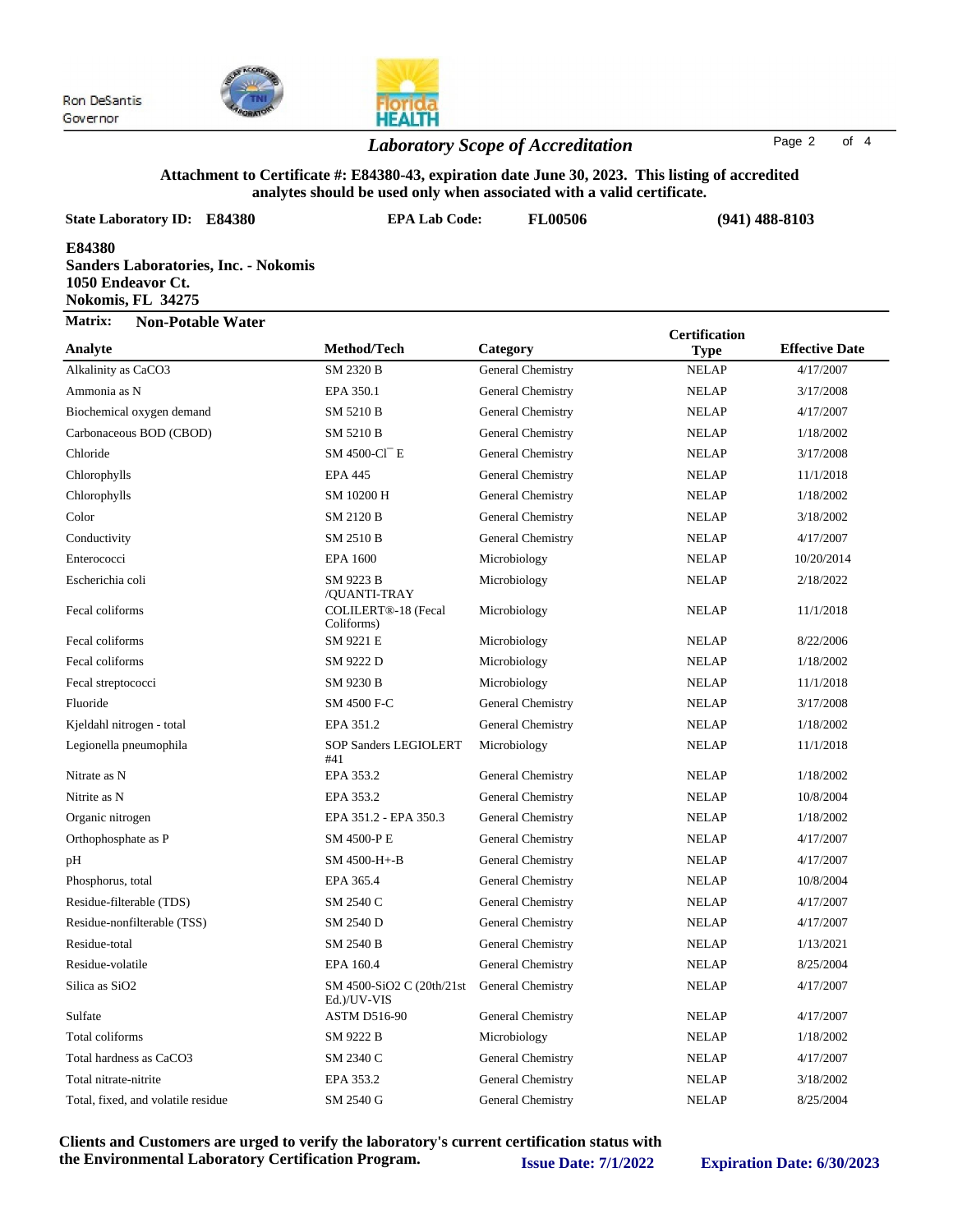



HEALTH

| лици іл.<br>Analyte | TWIL-I OLADIC <i>W</i> atch | Method/Tech      | Category          | <b>Certification</b><br><b>Effective Date</b><br>Type |            |
|---------------------|-----------------------------|------------------|-------------------|-------------------------------------------------------|------------|
| Un-Ionized Ammonia  |                             | DEP SOP 02/12/01 | General Chemistrv | NELAP                                                 | 10/20/2014 |